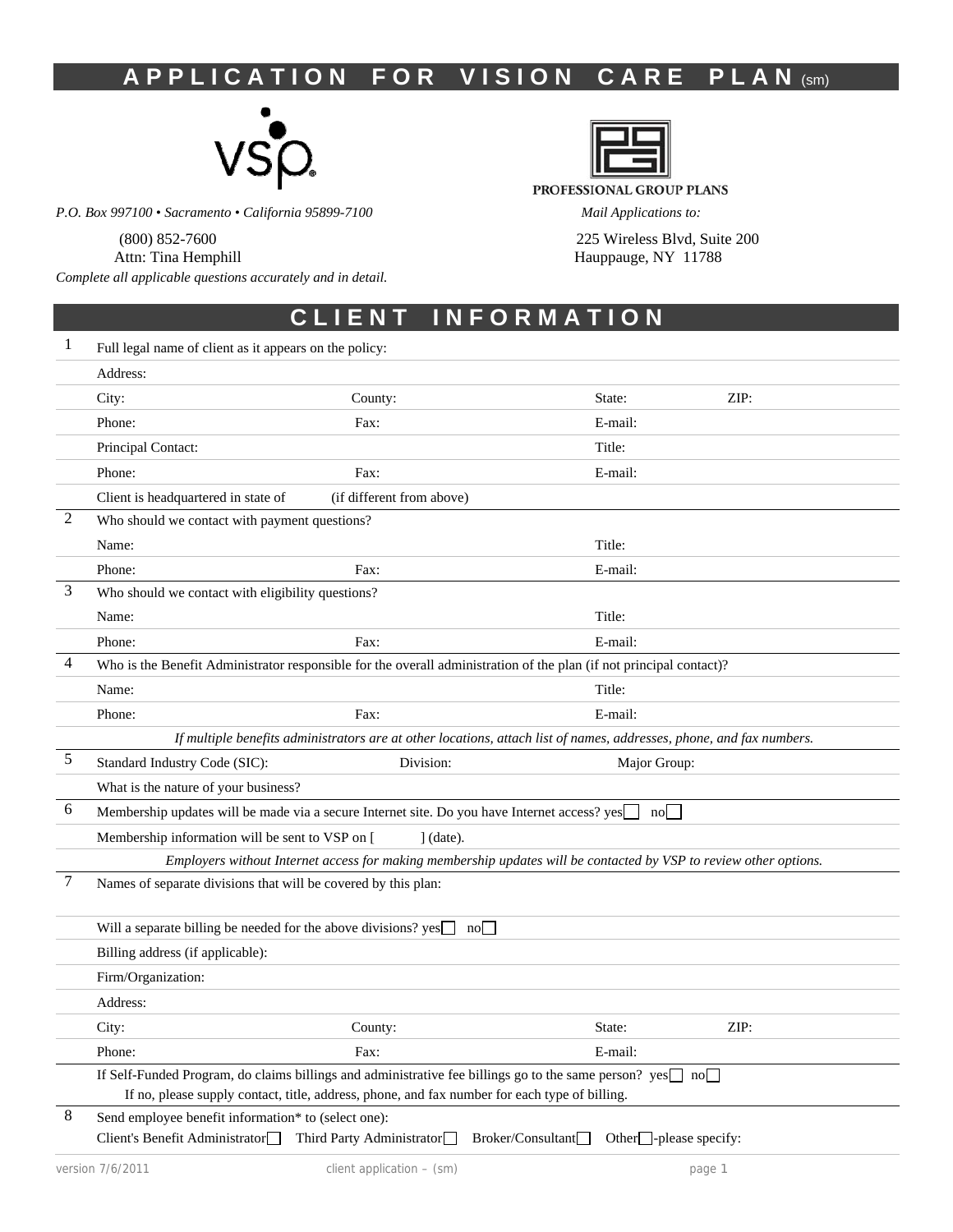|          | * Any non-VSP-created information outlining coverage or plan details must be reviewed by VSP prior to distribution to members.                                                                                                                                                                                                          |                                                               |                                                                                            |         |                                                                                                                                                                  |
|----------|-----------------------------------------------------------------------------------------------------------------------------------------------------------------------------------------------------------------------------------------------------------------------------------------------------------------------------------------|---------------------------------------------------------------|--------------------------------------------------------------------------------------------|---------|------------------------------------------------------------------------------------------------------------------------------------------------------------------|
| 9        | Number of employees eligible for benefits:                                                                                                                                                                                                                                                                                              |                                                               |                                                                                            |         |                                                                                                                                                                  |
|          | Does this represent the total number of employees in the company? $yes$                                                                                                                                                                                                                                                                 |                                                               | $no$ total number:                                                                         |         |                                                                                                                                                                  |
|          | Do you have employees in Canada? yes□ no□                                                                                                                                                                                                                                                                                               |                                                               |                                                                                            |         |                                                                                                                                                                  |
|          | Do you provide benefits to your retiree population? $yes \Box no \Box$                                                                                                                                                                                                                                                                  |                                                               |                                                                                            |         |                                                                                                                                                                  |
| 10       | Dependents: Eligible dependents are the covered employee's spouse and unmarried dependent children until the end of the month that they<br>reach their [<br>commenced prior to reaching the above age), or the end of the month that they reach their [                                                                                 |                                                               |                                                                                            |         | ] birthday (includes an unmarried child if incapable of self-support because of physical or mental incapacity that<br>I birthday, if attending school full time. |
|          | Dependents other than employee's spouse & children:<br>parents<br>domestic partners (same sex only) $\Box$                                                                                                                                                                                                                              | domestic partners (all) $\Box$<br>domestic partner's children |                                                                                            |         |                                                                                                                                                                  |
| 11       | Third party administrator (if applicable): Firm:                                                                                                                                                                                                                                                                                        |                                                               |                                                                                            |         |                                                                                                                                                                  |
|          | Address:                                                                                                                                                                                                                                                                                                                                |                                                               |                                                                                            |         |                                                                                                                                                                  |
|          | City:                                                                                                                                                                                                                                                                                                                                   | County:                                                       |                                                                                            | State:  | ZIP:                                                                                                                                                             |
|          | Phone:                                                                                                                                                                                                                                                                                                                                  | Fax:                                                          |                                                                                            | E-mail: |                                                                                                                                                                  |
|          | Name:                                                                                                                                                                                                                                                                                                                                   |                                                               |                                                                                            | Title:  |                                                                                                                                                                  |
|          |                                                                                                                                                                                                                                                                                                                                         |                                                               |                                                                                            |         |                                                                                                                                                                  |
|          |                                                                                                                                                                                                                                                                                                                                         | POLICY                                                        | DETAILS                                                                                    |         |                                                                                                                                                                  |
| 12<br>13 | Benefit Year (select one):<br>Service Year (from last date of service)<br>Calendar Year (January 1 effective dates only)<br>Plan Year (from effective date of contract)<br>Plan Type (select one):<br>VSP Signature Plan□                                                                                                               |                                                               |                                                                                            |         |                                                                                                                                                                  |
|          | VSP Choice Plan $\Box$<br>Exam Plus $\Box$<br>Exam Plus w/ Allowances                                                                                                                                                                                                                                                                   |                                                               |                                                                                            |         |                                                                                                                                                                  |
| 14       | Is vision benefit: Core   Voluntary                                                                                                                                                                                                                                                                                                     | Packaged with medical and/or dental                           |                                                                                            |         |                                                                                                                                                                  |
|          | If Voluntary (vision is included as a stand-alone menu item in a list of benefits to choose from.):<br>Employer contribution percentage: for employee: % for dependent:<br>If Core Plus Options (group provides a basic level of vision coverage to all employees with an option for the employee to buy up or enhance<br>the benefit): |                                                               |                                                                                            | $\%$    |                                                                                                                                                                  |
|          | Employer contribution percentage: for employee:<br>If Packaged (vision is tied to which of the following benefits: medical□ dental□                                                                                                                                                                                                     |                                                               | % for dependent:<br>%                                                                      |         |                                                                                                                                                                  |
|          | Employer contribution percentage: for employee:                                                                                                                                                                                                                                                                                         |                                                               | % for dependent:<br>%                                                                      |         |                                                                                                                                                                  |
|          | Voluntary Participation Structure: * A minimum number of enrolled employees may apply.<br>Exam w/Voluntary Materials*<br>Voluntary Pool 25% or more employer contribution*                                                                                                                                                              |                                                               | Voluntary Pool 0-24% employer contribution*<br>Core Employee/Voluntary Dependent Coverage* |         |                                                                                                                                                                  |
| 15       | Frequency of Service (select one):<br>A $(12/24/24)$ B $(12/12/24)$ C $(12/12/12)$<br>Other $\Box$ :                                                                                                                                                                                                                                    |                                                               |                                                                                            |         |                                                                                                                                                                  |
|          | Total co-payment: \$<br>OR Split co-payment: \$<br>exam $/$ \$                                                                                                                                                                                                                                                                          | (applies to exam and eyewear)<br>eyewear                      |                                                                                            |         |                                                                                                                                                                  |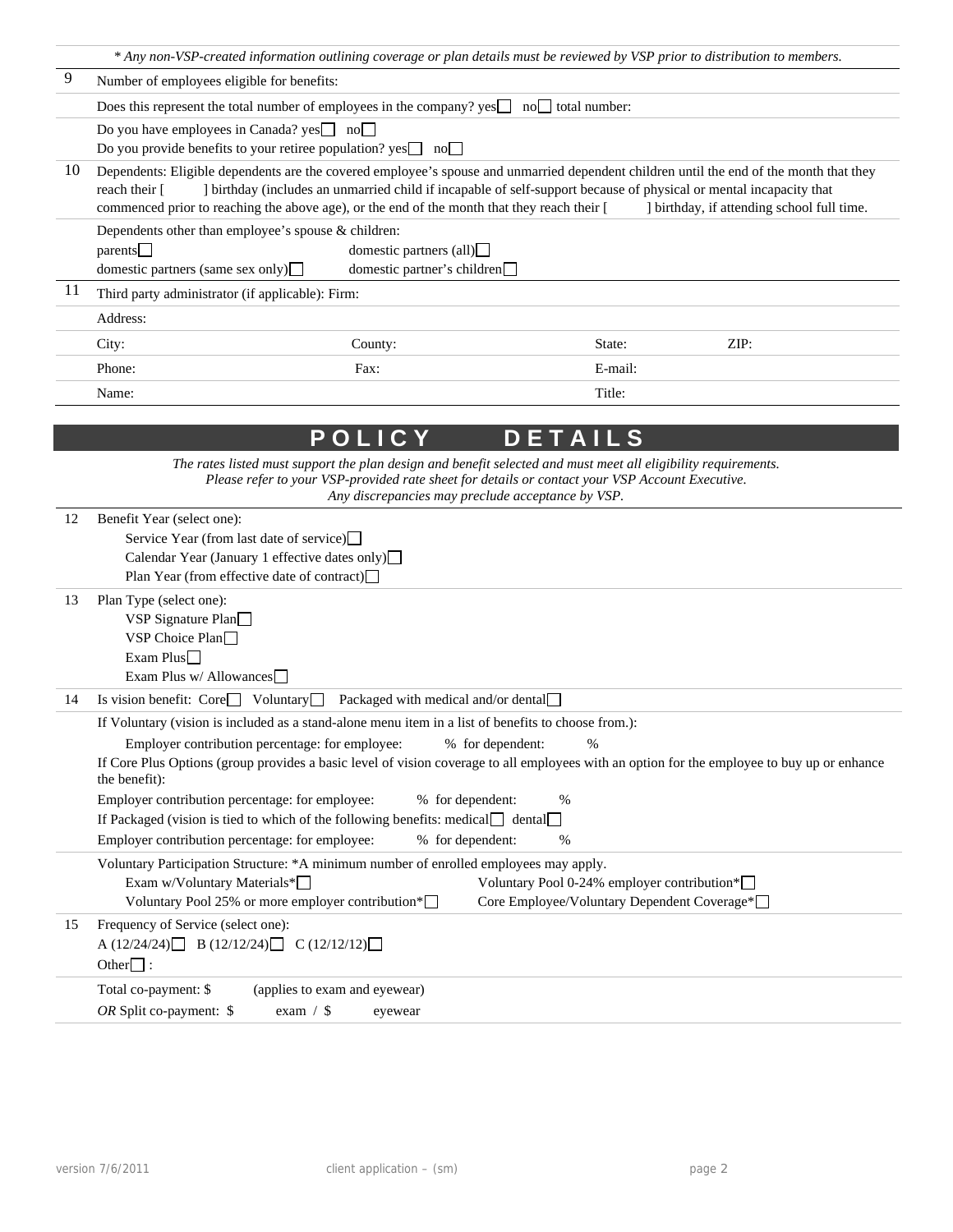| 16 | Client has purchased Enhancements or Specialty Care: yes no                                                                                                                                                                                                                                                                                                                                                                                                                          |                                                                                        |                         |                                                              |                                                                         |
|----|--------------------------------------------------------------------------------------------------------------------------------------------------------------------------------------------------------------------------------------------------------------------------------------------------------------------------------------------------------------------------------------------------------------------------------------------------------------------------------------|----------------------------------------------------------------------------------------|-------------------------|--------------------------------------------------------------|-------------------------------------------------------------------------|
|    | <b>Covered Contact Lenses</b><br>Second Pair of Glasses<br>$\Box$ Vision Therapy<br>Primary Eyecare                                                                                                                                                                                                                                                                                                                                                                                  | ProTec Safety<br>Computer Vision Care<br>only to clients with 200+ enrolled employees) |                         | Preferred Laser VisionCare (available on a self-funded basis | Scratch Coating<br>Anti-Reflective Coating<br>$\Box$ Progressive Lenses |
|    | Elective Contact Lens Buy-up (Allowance): \$140                                                                                                                                                                                                                                                                                                                                                                                                                                      |                                                                                        | \$150                   |                                                              |                                                                         |
|    | Frame Buy-up (Retail Frame Allowance): \$140 \$150 other S                                                                                                                                                                                                                                                                                                                                                                                                                           |                                                                                        |                         |                                                              |                                                                         |
| 17 | Requested effective date (The effective date should not precede the date VSP receives this application.)<br>This policy will become effective on the first day of [<br>completed prior to this effective date:<br>A. VSP has received and accepted this Application.<br>B. VSP has received and accepted Membership, including the required information of all employees that will be covered under this policy<br>showing name, member ID, and number of dependents, if applicable. |                                                                                        | $\vert$ (month) $\vert$ |                                                              | (year), provided that all of the following has been                     |
| 18 | This agreement will continue in force 24 months from the effective date. Rates are based on the assumption that VSP will receive these<br>amounts over the full plan term.                                                                                                                                                                                                                                                                                                           |                                                                                        |                         |                                                              |                                                                         |
| 19 | 5500 Report Information: Fiscal Year [<br>5500 Report will be sent to the person named as the principal contact. A copy of the report may also be sent to your broker and/or your third<br>party administrator.<br>Please send an additional copy to:                                                                                                                                                                                                                                | ] through [                                                                            | 1.                      |                                                              |                                                                         |
| 20 | Prior VSP coverage: $yes$ no $\Box$                                                                                                                                                                                                                                                                                                                                                                                                                                                  | If yes, prior client name:                                                             |                         |                                                              |                                                                         |
| 21 | Names of affiliates or subsidiaries with VSP coverage under a separate contract:                                                                                                                                                                                                                                                                                                                                                                                                     |                                                                                        |                         |                                                              |                                                                         |
| 22 | For fully-insured programs (VSP will bill you for your first month's premium)                                                                                                                                                                                                                                                                                                                                                                                                        |                                                                                        |                         |                                                              |                                                                         |
|    |                                                                                                                                                                                                                                                                                                                                                                                                                                                                                      |                                                                                        | # of Employees          | x Rates                                                      |                                                                         |
|    | Employee-only or composite rate basis                                                                                                                                                                                                                                                                                                                                                                                                                                                |                                                                                        |                         | $\boldsymbol{x}$ \$                                          |                                                                         |
|    | Two, Three- or Four-rate basis                                                                                                                                                                                                                                                                                                                                                                                                                                                       |                                                                                        |                         | x \$                                                         |                                                                         |
|    |                                                                                                                                                                                                                                                                                                                                                                                                                                                                                      |                                                                                        |                         | $\boldsymbol{x}$ \$                                          |                                                                         |
|    |                                                                                                                                                                                                                                                                                                                                                                                                                                                                                      |                                                                                        |                         | x \$                                                         |                                                                         |
|    |                                                                                                                                                                                                                                                                                                                                                                                                                                                                                      |                                                                                        |                         | x \$                                                         |                                                                         |
| 23 | For self-insured programs, Administrative Fee:<br>Fixed fee:<br>or Percent of claims:<br>%<br>or Dollars per claims: \$                                                                                                                                                                                                                                                                                                                                                              |                                                                                        |                         |                                                              |                                                                         |
|    | The undersigned client hereby applies for vision care coverage through VSP.                                                                                                                                                                                                                                                                                                                                                                                                          |                                                                                        | <b>AGREEMENT</b>        |                                                              |                                                                         |
|    | It is understood that:<br>1.33.8                                                                                                                                                                                                                                                                                                                                                                                                                                                     |                                                                                        |                         |                                                              |                                                                         |

- A. All future employees will be covered when they become eligible, or offered VSP coverage if voluntary.
- B. Coverage will terminate for an employee on the last day of the month in which employment terminates.
- C. Member past service for clients previously covered by VSP will carry over and remain in force.

D. This agreement will continue in force 24 months from the effective date. Rates are based on the assumption that VSP will receive these amounts over the full plan term.

| This application signed this [ | $\vert$ (day) of $\vert$ | $\pmod{6}$ | $\dot{}$ (year). |  |
|--------------------------------|--------------------------|------------|------------------|--|
| Firm/Organization:             |                          |            |                  |  |
| Name:                          |                          |            | Title:           |  |
|                                |                          |            |                  |  |

### Signature:

*Any person who knowingly and with intent to injure, defraud, or deceive any insurer, files a statement of claim or an application containing any false, incomplete or misleading information, is guilty of a felony of the third degree.*